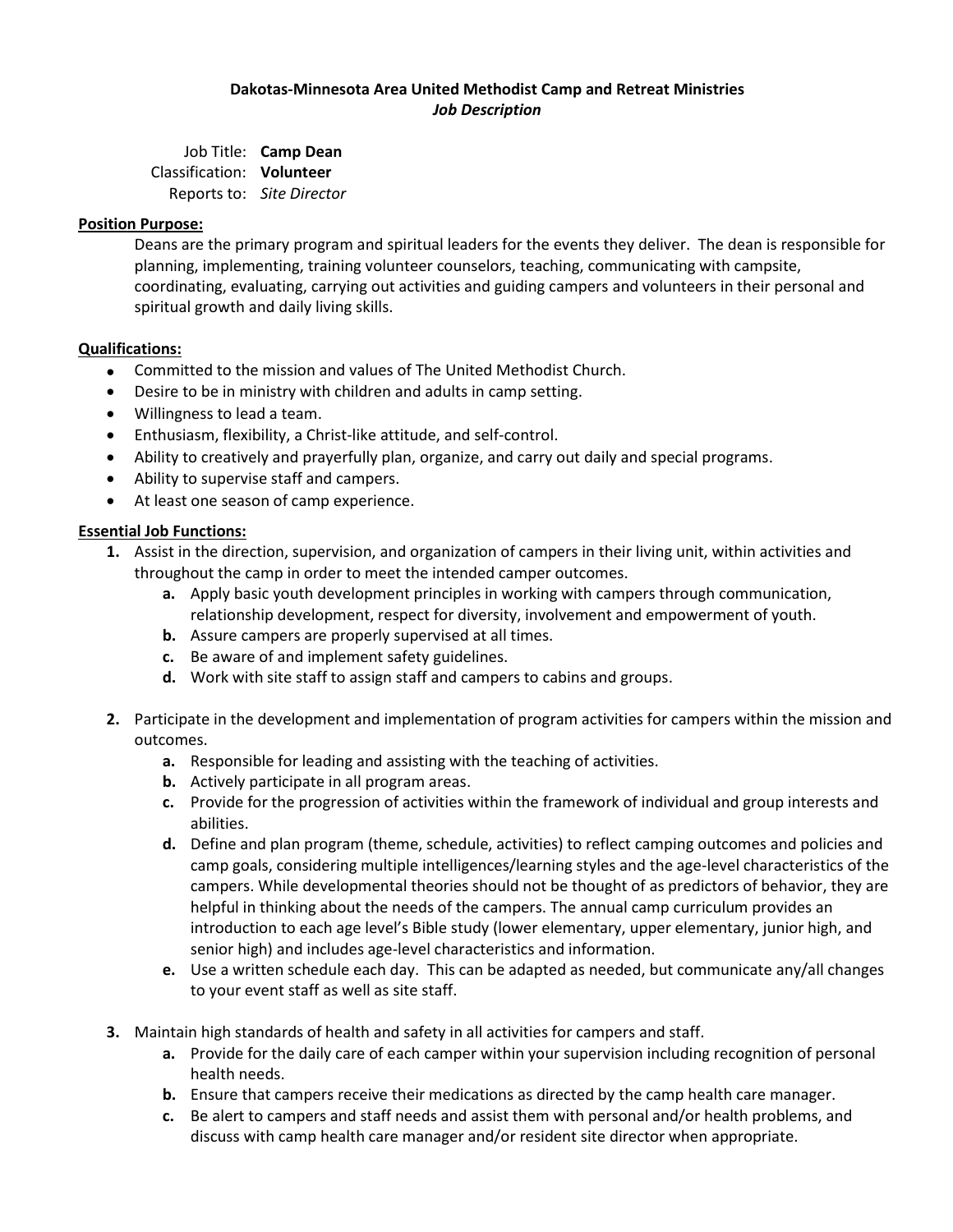- **d.** Be alert to equipment and facilities to ensure utilization, proper care, maintenance, and safety is adhered to; report needed repairs promptly to site director.
- **4.** Be a role model to campers and staff in your attitude and behavior.
	- **a.** Follow and uphold all safety and security rules and procedures.
	- **b.** Set a good example to campers and others in regards to general camp procedures and practices including sanitation, schedule, and sportsmanship.
	- **c.** Embody **"open hearts"** experiencing the grace of God in a real and tangible way.
	- **d.** Embody **"open minds"** allow for questions, dialogue, and diverse opinions.
	- **e.** Embody **"open doors"** everyone is welcome, included, respected and accepted as a beloved child of God.
- **5.** Staff Supervision (see additional detail below)
	- **a.** Serve as the primary person in charge of inviting, supporting, and nurturing program staff for your event.
	- **b.** Ensure you and your staff are registered ONLINE as leaders and have completed all necessary documentation prior to campers' arrival.
	- **c.** Work with the site director on pre-camp training and orientation.
	- **d.** Assign event staff responsibilities and train in their implementation.
	- **e.** Help ensure staff well-being by scheduling and monitoring staff time off and ensuring they get enough rest.
	- **f.** Lead staff meetings, making sure that campers are supervised at these times.
	- **g.** Be available for questions and support for counselors throughout the week.
	- **h.** Prepare an evaluation and summary of camp including recommendations for the following year and evaluations of staff members.
- **6.** Leadership Responsibilities/Tasks
	- **a.** Supervise opening and closing day procedures for staff and campers including greeting campers and their families on opening day and ensure safe, orderly dismissal that cares for and thanks campers and parents on closing day. Sharing with parents on closing day is important; be sure to plan for this.
	- **b.** Understand, interpret, and monitor health, safety, and emergency procedures as outlined by the site director.
	- **c.** Inform the site director immediately of any problems, illnesses, injuries, suspected abuse, or damages while at camp. Please inform the site director if you feel a camper or counselor needs to go home or if a parent should be contacted. Deans are not to make calls to parents without prior conversation with site director.

### STAFF SUPERVISION

### **Serve as the primary person in charge of inviting, supporting, and nurturing program staff for your event**

Assign two counselors (gender specific) to each cabin. One counselor must be at least 18 years of age and a year out of high school in order to supervise 9<sup>th</sup> grade and younger campers. For campers 10<sup>th</sup> grade and older, one counselor must be at least 21 years of age. The site director can provide you with the number of campers in each camp in previous years, so you have an idea of the number of counselors needed. It is best to find counselors and help as early as possible so that people can plan vacation from work and other scheduling commitments. The site director or central office can supply you with a counselor list from your age-level camp last year to get you started. As you are recruiting people to serve as counselors, please keep in mind that counselors should arrive at camp two meals before camp starts to allow for training and team building opportunities. We do have campership funds available if the children of deans and counselors are coming to camp and need financial assistance.

If you talk to someone who is interested in being a counselor, but for some reason your camp isn't their top choice, please contact the site director with their name, phone number, and email address to connect them with another camp. The site director and central office also help recruit counselors by making connections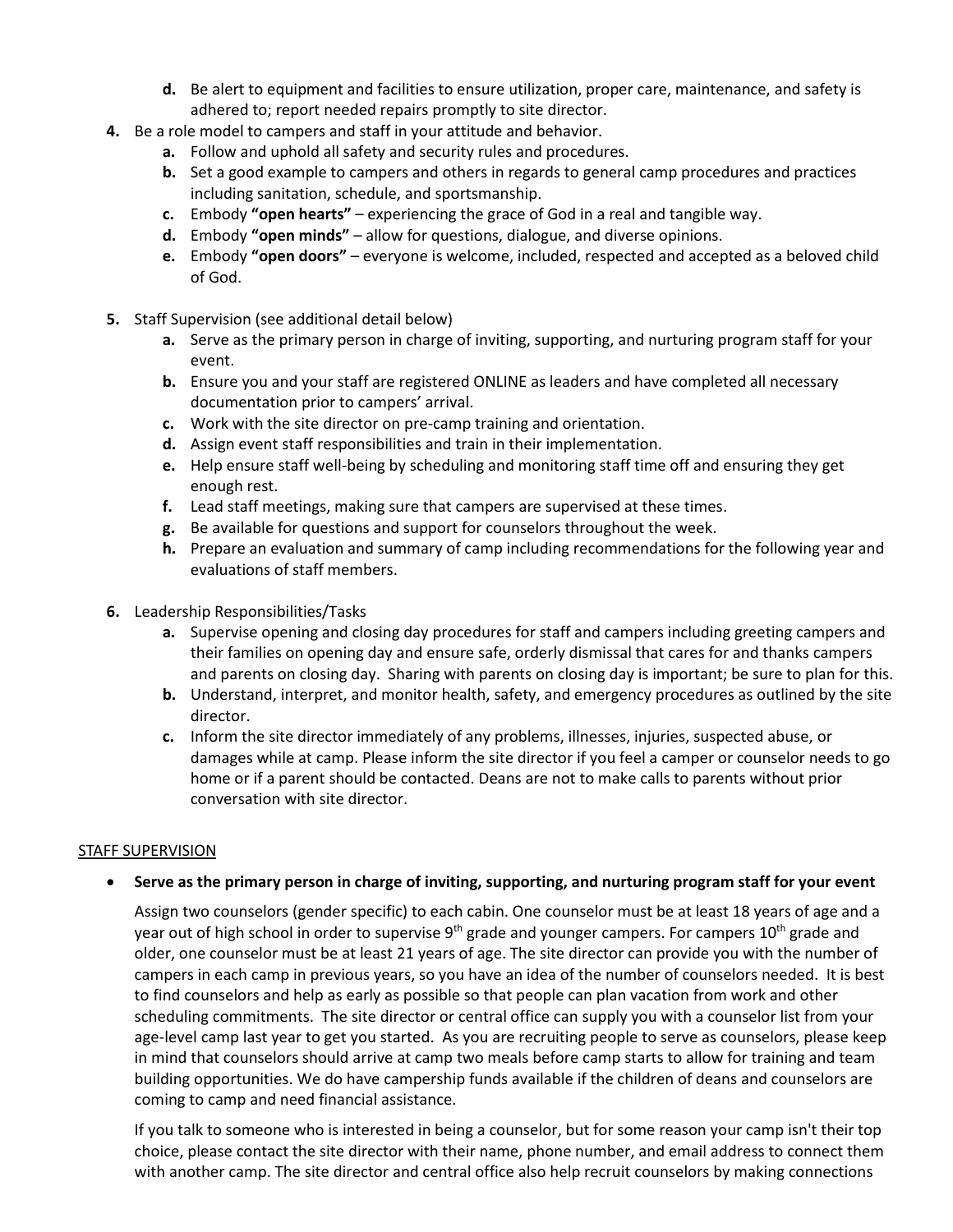with churches and people. They will keep you updated on any counselors interested in your camp. However, **it is primarily the dean's responsibility to recruit enough volunteer counselors.**

# **Ensure you and your staff are registered ONLINE as leaders and have completed all necessary documentation prior to campers' arrival**

Deans and all members of your leadership team must register online and complete the *Volunteer Application*, *Adult Camper Medical Information Form* and a *Release of Liability Waiver***,** located in the *Online Forms* section of your online registration dashboard. In addition, deans and volunteer counselors must annually review and sign the Dakotas-Minnesota Area Camp and Retreat Ministries' **Social Media and Communications Guidelines** and **Child Abuse & Neglect Policy Statement and Appendix** and complete a background check. Deans will also need to sign annually the **Volunteer Dean/Leader Agreement**. Links to all the above items are located in the *Volunteer Application*.

**Please turn in the names of all counselors to your site director no later than two weeks prior to the start of camp.** This allows us to complete background checks in ample time. No adult (age 18 and older) will be allowed to work with campers without the return of a clear background check.

### **Work with the site director on pre-camp training and orientation**

We request that your entire leadership team **plan to arrive at camp at least two meals before your event starts.** This will allow enough time, prior to camper's arrival, for a camp safe sanctuaries session and safety orientation led by the site director or designated staff member.

You are also encouraged to plan additional gathering times for your leadership team as you prepare for your camping event. Often, deans include a time of de-briefing at the conclusion of the event. Please let your site director know if you plan for additional time with your leadership and if that time includes a meal at camp.

## **Assign event staff responsibilities and train in their implementation**

Leadership responsibilities during camp may include craft leader, game leader, nature activities leader, and small group leader. The dean is responsible for explaining expectations and plans for small group time, as well as assigning crafts, games, etc., well in advance so proper preparation can take place. Remember the site director has resources for these camp activities.

# **Help ensure staff well-being by scheduling and monitoring staff time off and ensuring they get enough rest**

All counselors need free time each day. We recommend that *two* time-off hours per day be scheduled for each counselor. During this time, they are not expected to be at a specific place or performing camp-related responsibilities. It is important to officially schedule this time off for staff (and for you) so everyone is guaranteed their much-needed break. Remember to keep the staff ratio policy (see below) in mind when scheduling time off.

**Program Staff Ratio Policy**: The following are established *camper to staff* ratios for on-duty staff in general camp activities:

| <b>Camper Age:</b> | Number of Staff Required (per) Number of Resident Campers |
|--------------------|-----------------------------------------------------------|
| 4-5 years          |                                                           |
| 6-8 years          | b                                                         |
| 9-14 years         | 8                                                         |
| $15-18$ years      | 10                                                        |
| 19 & over          | 20                                                        |

Times in the program day when fewer staff are needed include swim time, free time, meal times, early morning (before breakfast), large group games, crafts, and times when extra resource people are leading an activity.

### **Lead regular meetings, making sure that campers are supervised at these times**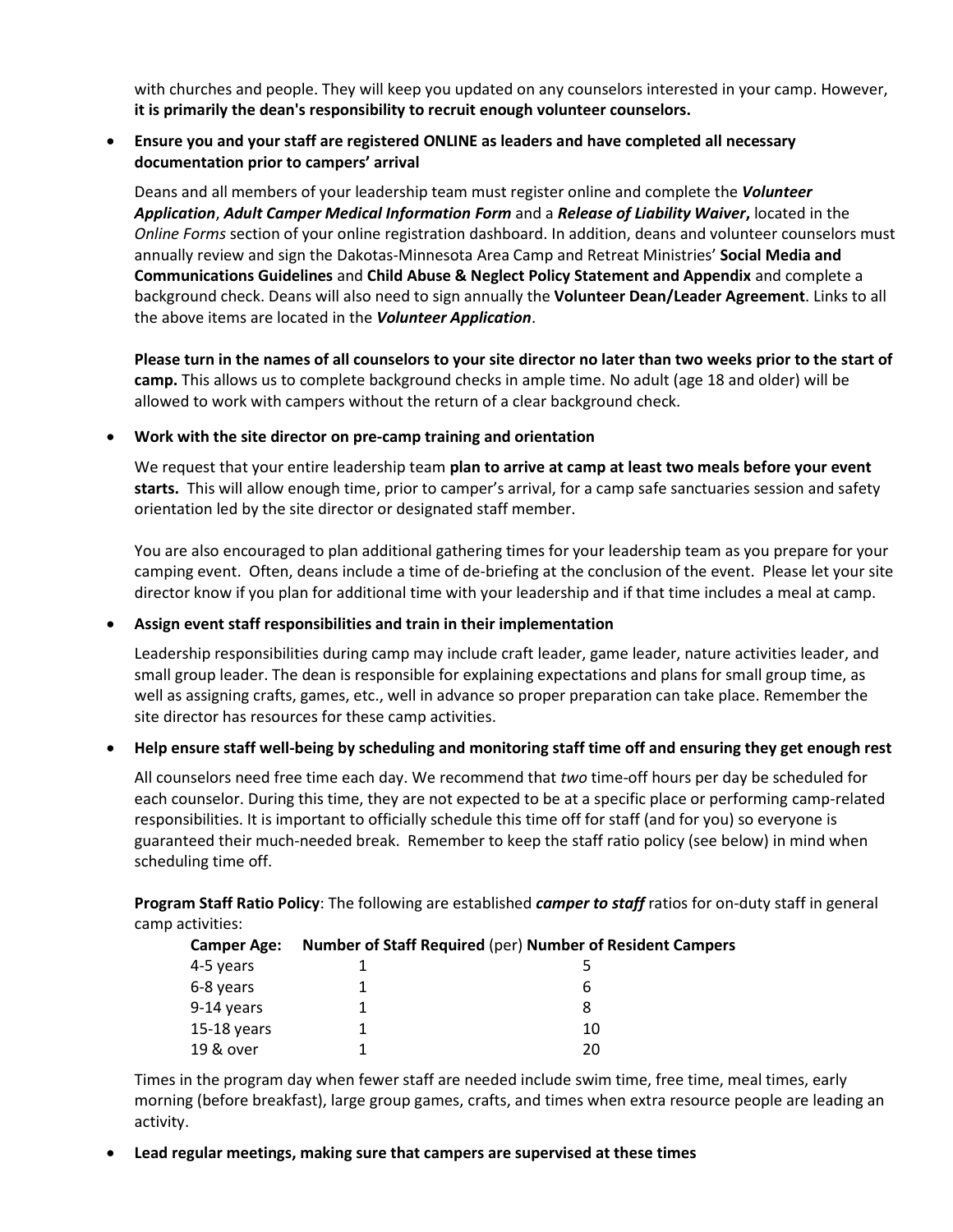Staff meetings are often held during or at the end of a meal or during down time for the campers. Campers can be supervised by one cabin counselor while the other goes to the meeting or a roving staff can monitor more than one cabin group.

### **Other Helpful Information**

CURRICULUM – Dakotas-Minnesota Area Camp and Retreat Ministries purchases curriculum each year, and we strongly encourage you to use it. However, you are welcome to use a comparable curriculum with prior approval from the site director. The entire curriculum for various age levels is available. Please contact the central camping office to access the curriculum.

## BUDGET

- **Dakotas** A rate of \$3.00 per camper day is available to use for programming supplies for the event you are leading.
- **Minnesota**  Please contact your site director with questions regarding budget.
- Please contact your site director before making purchases for your event as they may have resources already available to you.
- Reimbursements Each dean will receive reimbursement for approved out-of-pocket administrative and program related expenses. **You must have receipts for all expenses incurred.** If you have questions, you may call the central camping office at (855) 622-1973. Please complete a *Camping Finance Report* (available on the websites) and return it to your site director prior to departure or **within two weeks** of the conclusion of your camp to: **Dakotas-Minnesota Area UM Central Camping Office, 122 W. Franklin Ste. 400, Minneapolis, MN 55404**

PLANNING – If you need help planning your event, we have a number of resources available on site and online to assist you. Please contact your site director with questions.

SUPPLIES – The camp has recreation supplies and some craft supplies. Feel free to use whatever is there. Let the site director know if you want other extra or special supplies; they will be happy to get them for you. The earlier you let them know, the better.

# **Assign staff and campers to cabins and groups**

All camp registrations are processed through the Dakotas-Minnesota Area Camp and Retreat Ministries' central camping office. You may call or email the central office to get an idea of registration numbers as your camp gets closer. Keep in mind that beginning in mid-April, **a BI-WEEKLY automated email with an up-todate roster/registration list will be sent to you.** You may use this information to assign cabins and groups being mindful that another camp might be happening at the same time as yours. The site director will tell you which sleeping cabins will be used by your camp.

# **Use a written schedule each day. This may be adapted as needed, but communicate changes to all concerned**

BALANCE - Try to keep your program balanced. There should be a mix of activities that are quiet and active, and opportunities to do things individually, in small groups, and in large groups. Campers should also be able to choose how some of their time at camp is spent, either individually or as part of a group.

MEAL TIME - Most meals are served-buffet style. For the sake of consistency and staffing, all meal-times are set. Please check with the site director for meal times. Please inform the site director at least 2 weeks in advance if, and when, you would like any special meals. Please allow time for campers and staff to help set up and clean-up for each meal. About 15 minutes is required to setup and another 15 minutes to cleanup. This is an important part of contributing to the camp community. If someone at your camp has a birthday while they are there, the office informs the kitchen staff and they'll prepare a special surprise. In addition, each camp schedules time where snacks can be purchased at the camp store. If you need extra time at the store, please arrange that with the site director.

EVALUATIONS – Evaluations will be provided by the site director. Please schedule time to complete the evaluation forms provided by the camp. One good time to do it is fifteen or so minutes before one of your last meals; people